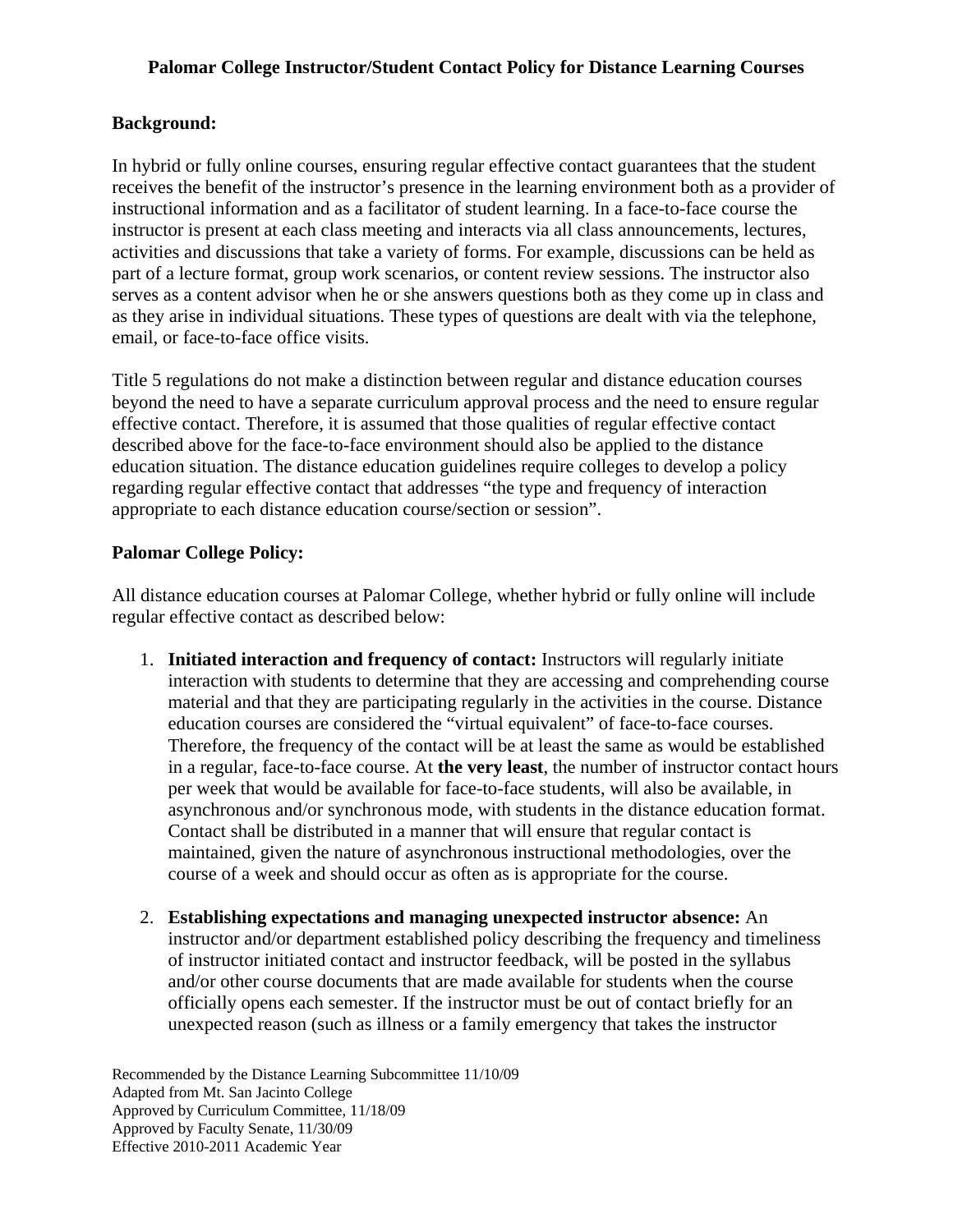## **Palomar College Instructor/Student Contact Policy for Distance Learning Courses**

offline), notification to students will be made in the announcements area of the course that includes when the students can expect regular effective contact to resume. If the offline time results in a lengthy absence (a week or more), a substitute instructor should be sought who can assist students while the instructor is unavailable.

- **3. Type of Contact:** Regarding the type of contact that will exist in all Palomar College distance learning courses, instructors will, at a minimum, use three or more of the following resources to maintain contact with students:
	- a. Website announcements
	- b. Participation in a threaded discussion board
	- c. Participation in an open-ended discussion board
	- d. Opportunity for questions and answers in a chat room
	- e. Email contact
	- f. Participation in online group collaboration projects
	- g. Face-to-face information meetings (e.g., review sessions)
	- h. Face-to-face formal meetings (e.g., regular, scheduled class sessions)
	- i. Teacher response to student work in progress
	- j. Regular podcasts
	- k. Voice enable messages (e.g., Voice Boards or voice email)
	- l. Synchronous virtual meetings
	- m. Other

## **Recommended changes to CurricUNET questions regarding distance learning under development**

- 1. Change the selection that reads "Regular effective communication between instructor and students." To "Weekly contact with student through some combination of the following: (choose three or more)" with the following options:
	- a. Website announcements
	- b. Participation in a threaded discussion board
	- c. Participation in an open-ended discussion board
	- d. Opportunity for questions and answers in a chat room
	- e. Email contact prompt response to student emails (within seventy-two hours excluding district holidays)
	- f. Participation in online group collaboration projects
	- g. Face-to-face informal meetings (e.g., review sessions)
	- h. Face-to-face formal meetings (e.g., regular, scheduled class sessions)
	- i. Teacher response to student work in progress
	- j. Regular podcasts
	- k. Voice enabled messages (e.g., Voice Boards or voice email)
	- l. Synchronous virtual meetings
	- m. Other

#### 1. Mandatory input section if selected

Recommended by the Distance Learning Subcommittee 11/10/09 Adapted from Mt. San Jacinto College Approved by Curriculum Committee, 11/18/09 Approved by Faculty Senate, 11/30/09 Effective 2010-2011 Academic Year